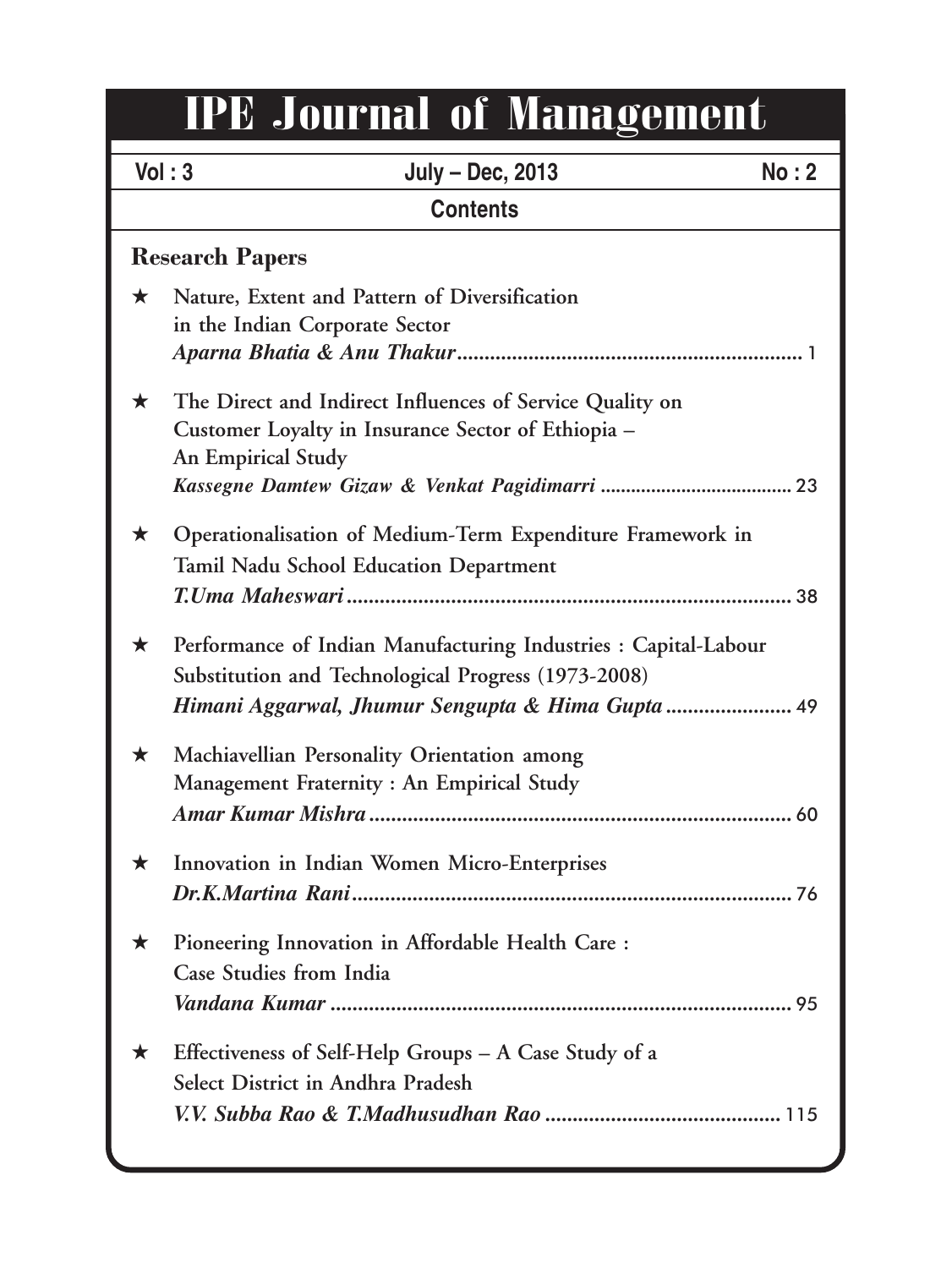### Nature, Extent and Pattern of Diversification in the Indian Corporate Sector

*Aparna Bhatia\* & Anu Thakur\*\**

*The present era of globalization, liberalization and privatization has on one hand offered massive growth opportunities for the corporate sector in India and on the other hand brought in intense competition. In such a competitive and dynamic environment, products reach the maturity phase of product life cycle within a short period of time. In order to sustain longer in the market, corporates need to grow and expand. They need to adopt strategic planning and vision to evaluate and control their business. Diversification is one of the strategies of growth. Therefore, the first objective of the paper is to measure the extent of diversification in the Indian corporate sector. For the measurement of diversification Rumelt's Methodology has been used which is an internationally used methodology. The results show that over a period of time, Indian companies have diversified, though the extent is not very high. Dominant Business (DB) has been the most popular diversification strategy. Also unrelated business strategy is not preferred by the companies in Indian corporate sector. Among the sub-categories Dominant Constrained (DC) and Related Constrained (RC) are the most popular strategies. Overall, the results show that Indian companies are diversifying but do not prefer to leave their core business. In brief, both the extent and the pattern of diversification is slow over three points of time in the Indian corporate sector.*

**Keywords :** Diversification Strategy, Rumelt Methodology, Nature, Extent, Pattern, India.

#### **Introduction**

Strategy is the overall scope and direction of a corporation and the way in which its various business operations work together to achieve particular goals. Strategy can also be defined as a general direction set for the company and its various components to achieve a desired state in the future. Strategy results from the detailed strategic planning process. It gives a framework within which a company defines possible means for achieving goals Zahra, (1993). Diversification has been increasingly used by large corporations as a strategy for adapting to changes in the business environment. Diversification has often been viewed as an

*<sup>\*</sup> Dr. Aparna Bhatia, Assistant Professor, Department of Commerce and Business Management, Guru Nanak Dev University, Amritsar.*

*<sup>\*\*</sup> Anu Thakur, Junior Research Fellow, Department of Commerce and Business Management, Guru Nanak Dev University, Amritsar.*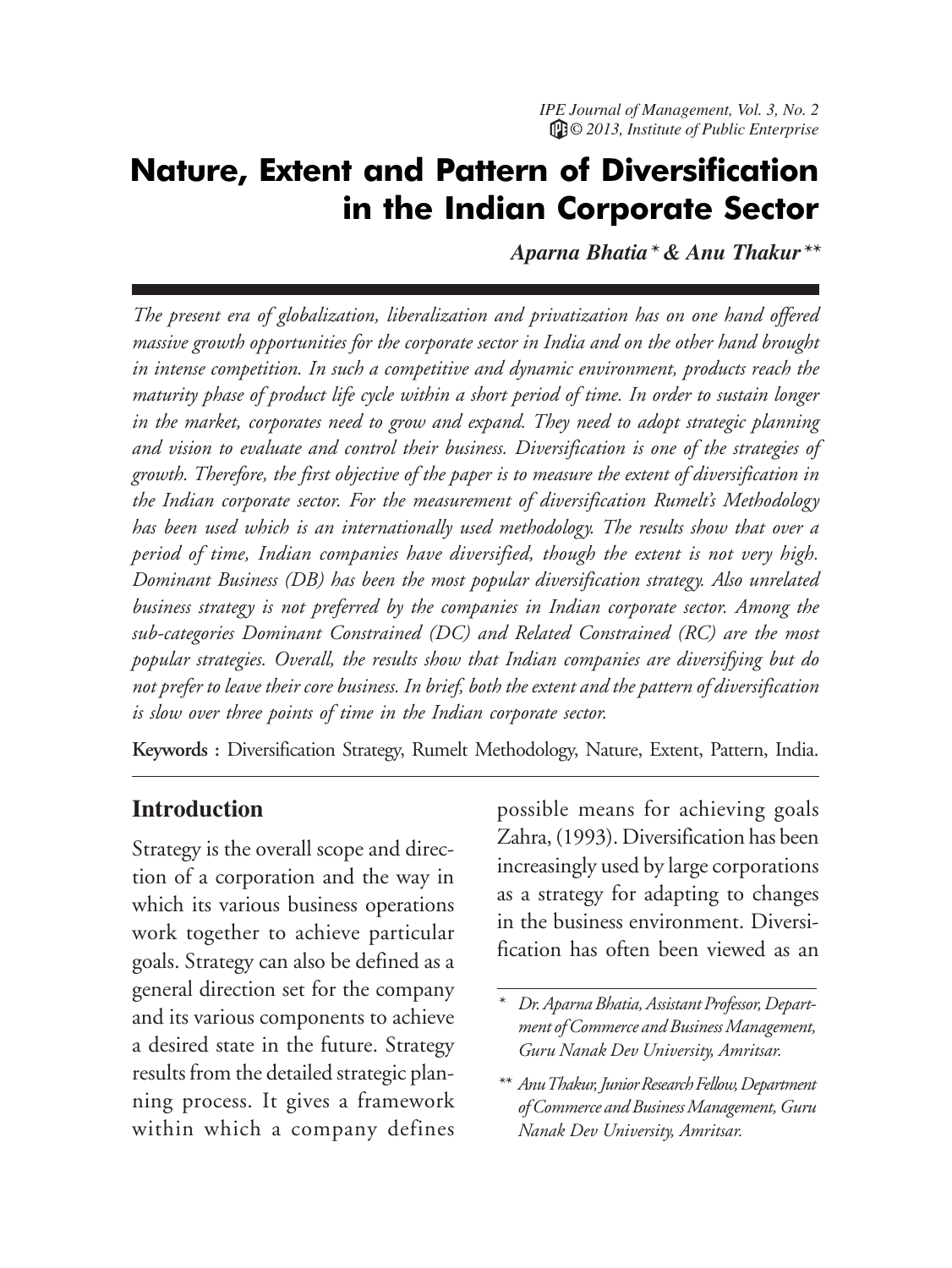# The Direct and Indirect Influences of Service Quality on Customer Loyalty in Insurance Sector of Ethiopia – An Empirical Study

*Kassegne Damtew Gizaw\* & Venkat Pagidimarri\*\**

*The paper aims at to analyze the direct and mediating influence of service quality on customer loyalty in the insurance sector of Ethiopia. In order to achieve this objective, the research methodology designed for this study is non-experimental (descriptive -analytical) in nature and the method used in this paper is quantitative study. Thus, to elicit policyholders attitude, questionnaires are designed, and then based on the data gained from respondents' the analysis is done and results are explained. Pearson correlation and regression analysis were used to examine the relationship between service quality, customer satisfaction, and customer loyalty in SPSS 16.0 and Amos soft wares. The results of the study indicate that service quality and customer satisfaction; have direct and positive relationship to customer loyalty. Service quality influences customer loyalty directly and it can also affect directly customer satisfaction and it is also found that customer satisfaction has mediating effect on the relationships between service quality and customer loyalty link.*

**Keywords :** Insurance Sector, Service Quality, Customer Satisfaction, Customer Loyalty.

#### **Introduction**

Insurers need large number of policyholders for their survival and prosperity. It is obvious that if customers do not get quality service and become dissatisfied by the provider, they undoubtedly will go elsewhere. As in any other sectors, it produces a market share loss for the firm. Even though this effect can be compensated by new customers, in the insurance firm the composition and quality of insurance risks are severely distorted when contracts are massively cancelled and this has a negative

impact on the solvency of the company. For this reason, increasing customer loyalty has become necessary for the insurance company. The key to success is to make customer feel so satisfied that they will remain for long (Smith 2002).

*<sup>\*</sup> Kassegne Damtew Gizaw, Research Scholar, Department of Business Management, University College of Commerce and Business Management, Osmania University, Hyderabad, India.*

*<sup>\*\*</sup> Dr.Venkat Pagidimarri, M.Sc., MBA.,Ph.D, Professor, Department of Business Management, University College of Commerce and Business Management, Osmania University, Hyderabad, India.*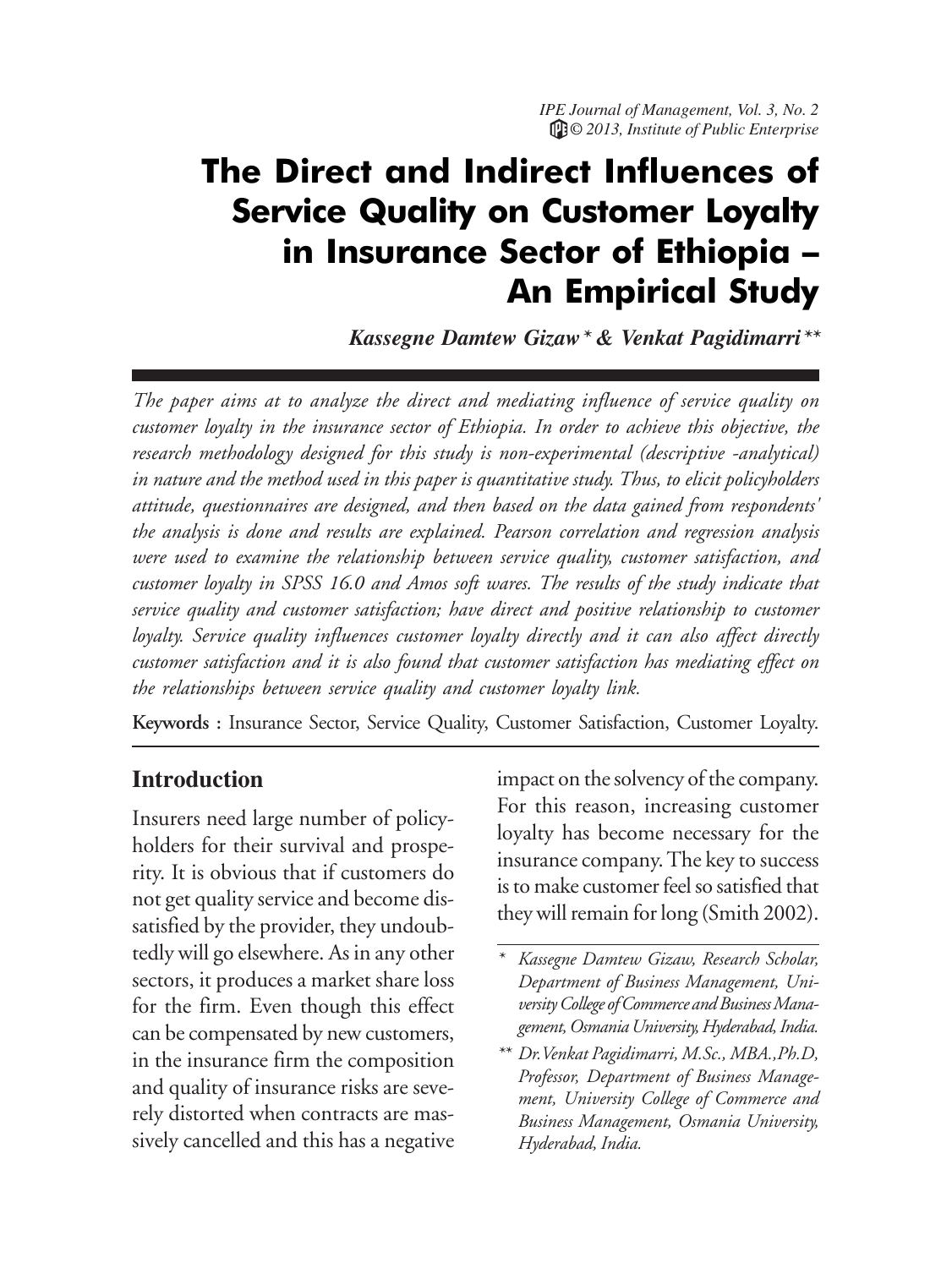# Operationalisation of Medium-Term Expenditure Framework in Tamil Nadu School Education Department

*T.Uma Maheswari\**

*A Medium-Term Expenditure Framework (MTEF) is considered an essential element of public financial management reform and this framework has been adopted in many countries. However, in terms of implementation in those countries, the Medium-Term Expenditure Framework continues to present a significant challenge within the budget process. This paper provides a succinct overview of the Medium-Term Expenditure Framework. It begins by focusing on the purpose of the MTEF, followed by stages of MTEF and finally presents an illustrative MTEF for school education department in Tamil Nadu. Through MTEF methodology this paper found that the secondary education and higher education in Tamil Nadu needed more immediate reforms, providing flexibility in the curriculum and the governance of education institutional, planning and execution besides ensuring quality of education.*

**Keywords :** Medium-Term Expenditure Framework, education, budget, Tamil Nadu.

#### **Introduction**

Moving towards a Medium-Term Expenditure Framework (MTEF) involves building upon the current budget and policy decision-making process, with an aim to overcome some of the current incentives in the process and improve public expenditure decisions and management. The paper is not exhaustive, but tries to provide more insight into a good budget formulation process and some considerations for countries to keep in mind as they seek to strengthen budget formulation. The paper is organized as follows : Section-II explains the overview of Medium-Term Expenditure Framework (MTEF).

Section-III illustrates the Medium-Term Expenditure Framework (MTEF) for School Education Department in Tamil Nadu. Finally Section-IV gives a policy recommendations and concluding remarks.

#### **Overview of MTEF**

#### *What it means?*

MTEF is a tool for linking policy, planning and budgeting over a mediumterm (i.e., 3 years); it consists of a top-down resource envelope and a bottom-up

*<sup>\*</sup> T.Uma Maheswari, Research Scholar, School of Economics, University of Hyderabad, Hyderabad.*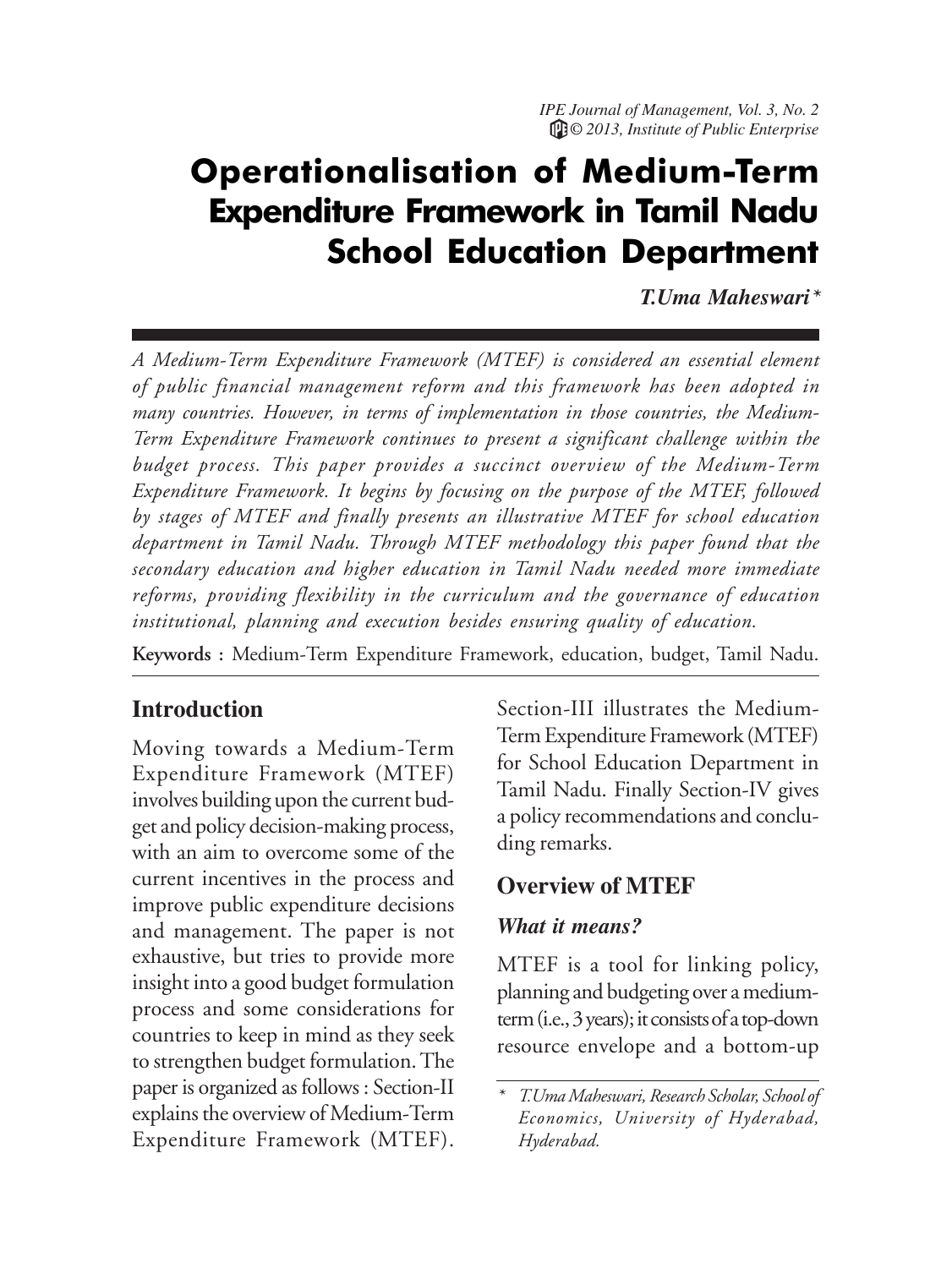### Performance of Indian Manufacturing Industries : Capital-Labour Substitution and Technological Progress (1973-2008)

*Himani Aggarwal\*, Jhumur Sengupta\*\* & Hima Gupta\*\*\**

*The main purpose of this study is to estimate the capital-labour substitution and the rate of technological progress across 13 major Indian manufacturing industries. The elasticity of substitution is the ratio of the proportional change in the MRTS between labour and capital. It is a measure of the similarity of factors of production from a technological point of view. The technology of advanced countries is capital-intensive whereas the technology required in developing countries has to be employment-intensive. For this study, time series data have been collected from Annual Survey of Industries conducted by Central Statistical Organization, Government of India. The data set covers 13 major manufacturing industries under the two-digit National Industrial Classification code. The findings of this study show that the substitution elasticity and the rate of technological progress are low in the Indian manufacturing industries. All 13 industry groups have elasticity less than one. Further variation in the output per worker across industries is partially explained by differences in physical capital per worker and technical progress. The research has the implication for the benefit of the economy. The low elasticity of substitution and technical progress constrains the economic growth of the country if the policies related to wages, employment etc. are not managed properly. So, the policy makers in India need to take relevant measures to enhance both the elasticity of substitution as well as technical progress.*

**Keywords :** Manufacturing, Choice of Technology, Capital-labor Ratio, Elasticity of Substitution, Output per Worker.

#### **Introduction**

The concept of elasticity of substitution between capital and labour is important in the emerging economies like India. Elasticity of substitution between capital and labour measures the extent to which firms can substitute capital for labour as the relative productivity or the relative cost of the two factor changes. When the elasticity of

- *\* Himani Aggarwal, Research Scholar, Jaypee Business School, Jaypee Institute of Information Technology, A-10, Sector-62, Noida, Uttar Pradesh-201309.*
- *\*\* Dr.Jhumur Sengupta, Assistant Professor, Management Development Institute, Salkate, Kolkata-700064.*
- *\*\*\* Dr.Hima Gupta, Assistant Professor, Jaypee Business School,, Jaypee Institute of Information Technology, A-10, Sector-62, Noida, Uttar Pradesh-201309.*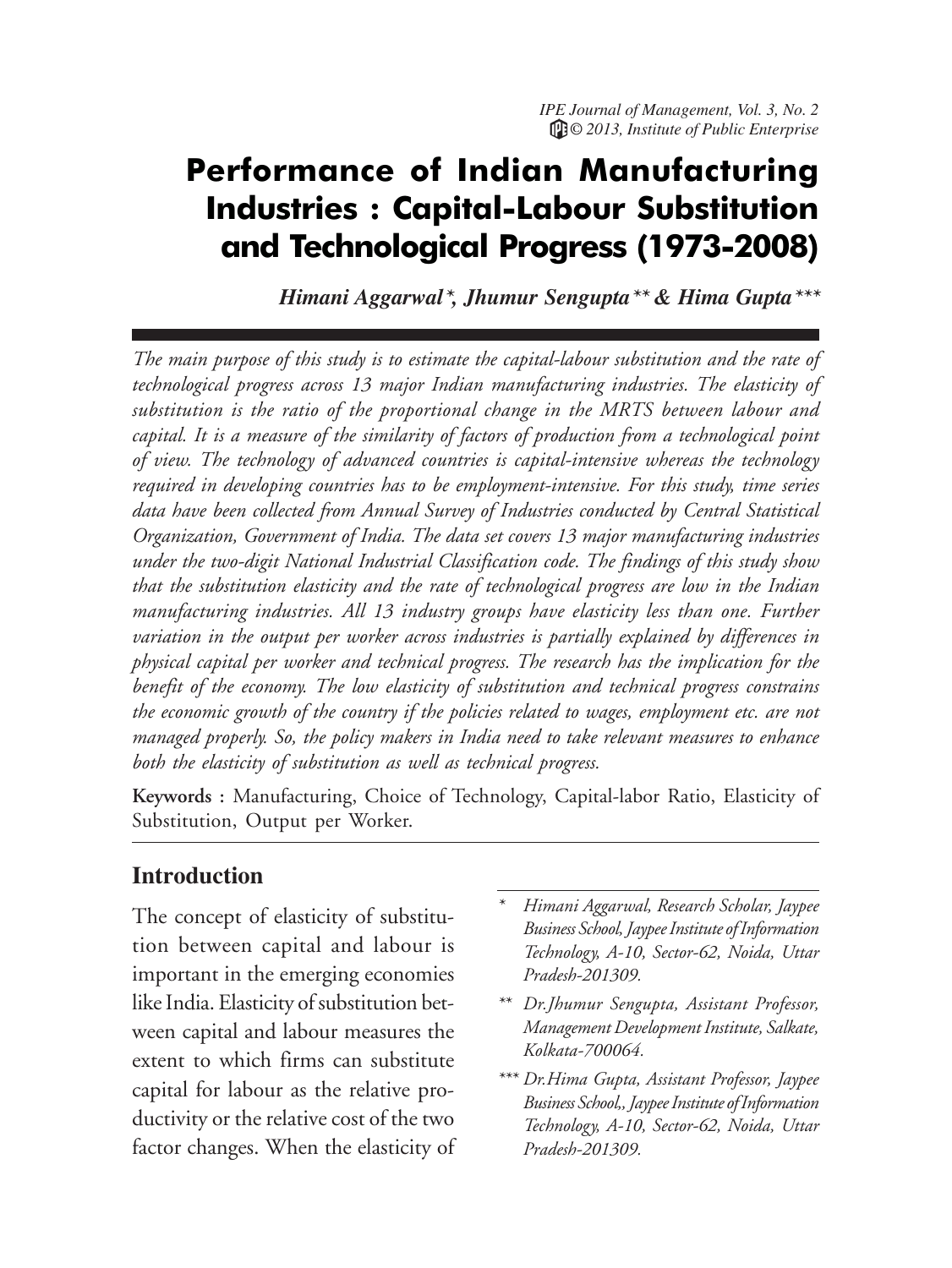# Machiavellian Personality Orientation among Management Fraternity : An Empirical Study

*Amar Kumar Mishra\**

*Since the dawn of civilization human fraternity is divided over the issue whether it is the end that justifies means or it is the mean that justifies the end! The debate is more burning among management fraternity. On the one side, is the "fight for survival" in the fierce competitive world; on the other side, is the "moral conscience". While in today's market a customer is supposed to be treated as a king, it is interesting that in the 16th century Florentine Niccolo Machiavelli, an Italian philosopher wrote about what a prince is supposed to do to maintain power and coined the term "Machiavellianism". The term is used as a manipulating strategy that involves manipulating others for personal performance and success. While the efficiency of Machiavellian personality orientation for managerial success is a debatable issue, nevertheless it is perceived in the contemporary world that people are getting more manipulative. In the present study, the researcher surveyed 220 participants from select colleges and university in Uttarakhand and West Bengal to study the Machiavellian personality orientation among management fraternity and found that Machiavellian Personality Orientation is (i) more among female than male (ii) more among young than matured i.e. Machiavellian orientation is inversely related to age (iii) more among young female than matured female (iv) more among young female than young male (v) equal among young male and matured male and (vi) equal among old male and old female.*

**Keywords :** Personality, Machiavellianism, Managerial Effectiveness.

#### **Introduction**

Machiavellianism is a sort of manipulative strategy of social conduct that involves manipulating others for personal performance and success. From the 16th century writings of Florentine Niccolo Machiavelli, the notion of Machiavellianism (Mach from now on) has been traditionally linked to a negative personality trait leading the individual to immorality (Collins, 2000). Indeed, Mach personality is usually

linked to the development of certain tactics and actions of a manipulative, persuasive and deceitful nature which are used in order to have influence and power on others (Hunt & Chonko, 1984). Machiavellianism has commonly been defined as the need to develop and defend one's power and success (Machiavelli, 1513/1902) and many scholars have adopted the

*<sup>\*</sup> Amar Kumar Mishra, Assistant Professor, Institute of Management Studies, Dehradun.*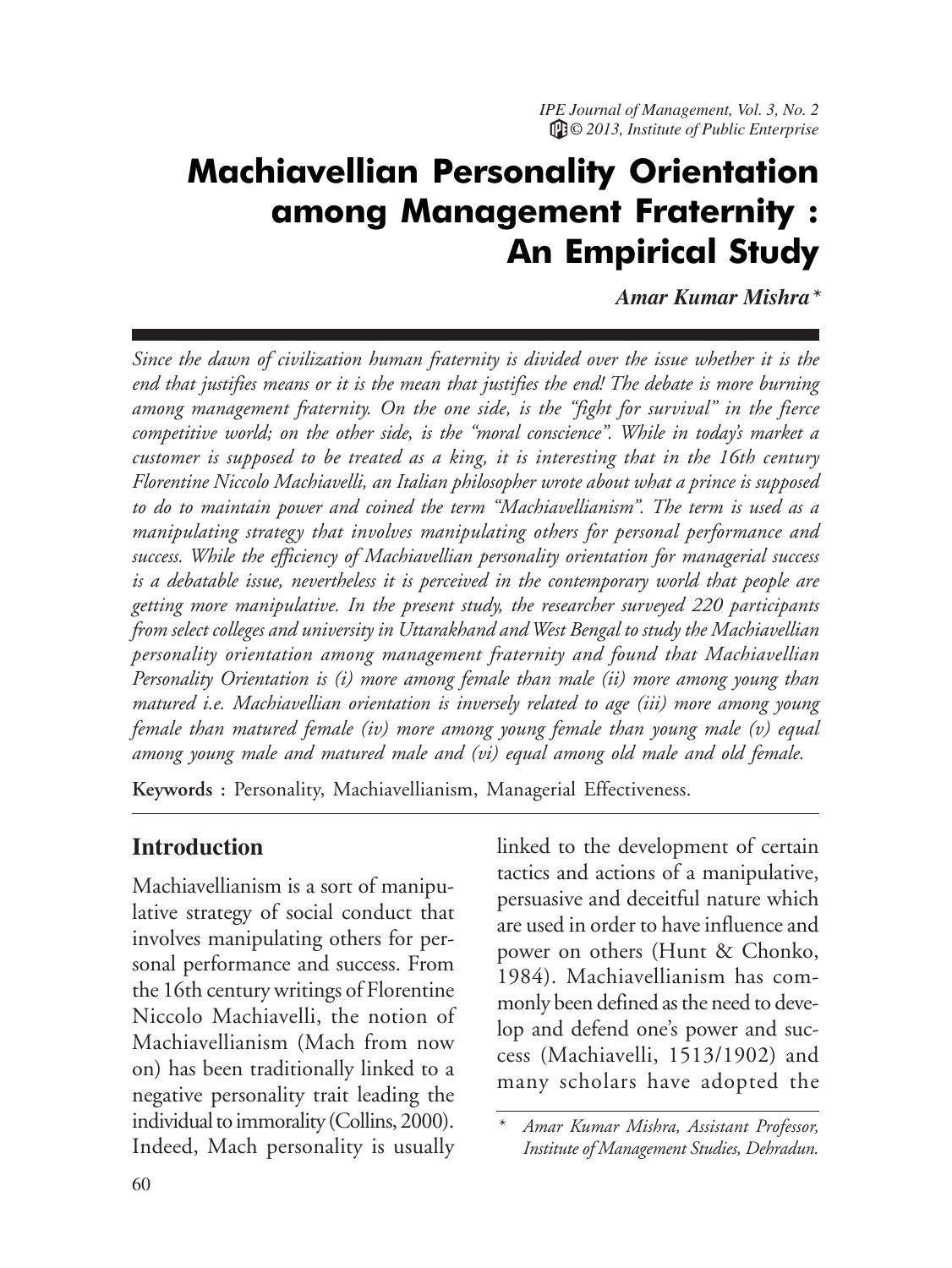## Innovation in Indian Women Micro-Enterprises

*K.Martina Rani\**

*The Asian Developing countries have routed Micro Enterprises (MIEs) as the engine of economic growth and development, and the MIEs are treated as the backbone of national economies and they are the highest employment generators, and a potential tool of poverty alleviation by creating self-employment avenues. The MSEs have been recognized as an important source for the promotion of entrepreneurial potential has tremendous relevance for developing economies like India. There are a number of organizations that are associated with Indian MSMEs which look into the growth prospects and development of women entrepreneurship through developmental training, with some importance on Innovation, and there are number of programmes which motivate the Indian women to start microenterprises to become self-employed and self-sufficient. Hence the paper concentrates on the performance of Indian micro-enterprises, policies and problems of women entrepreneurs in the micro-enterprises and uses the primary data collected from Indian women microentrepreneurs to discuss on the influencing determinant variables of innovation in order to fix them for effective innovation in the micro enterprises and the paper adopts quantitative approach using inferential statistics.*

**Keywords :** Micro-enterprises, Innovation, Women Entrepreneurs.

#### **Introduction**

In India, the role of Micro, Small and Medium enterprises (MSMEs)**<sup>1</sup>** in the economic and social development of the country is well established. And the MSME sector is said to be a nursery of entrepreneurship, often driven by individual creativity and innovation and the Micro Enterprises (MIEs) among them have a special role to play in alleviating poverty, creating empowerment and establishing entitlement at the grassroots

level of socio-economic development that can be sustained in the long-term. The participation of micro-enterprise in the economy leads to socio-economic transformation in which not only the non-competing poor and need cooperate with each other, but also meaningful relations are created between resourceful and the need to enhance

*<sup>\*</sup> Dr.K.Martina Rani, Associate Professor, Vignana Jyothi Institute of Management, Bachupally, Hyderabad-90, Andhra Pradesh.*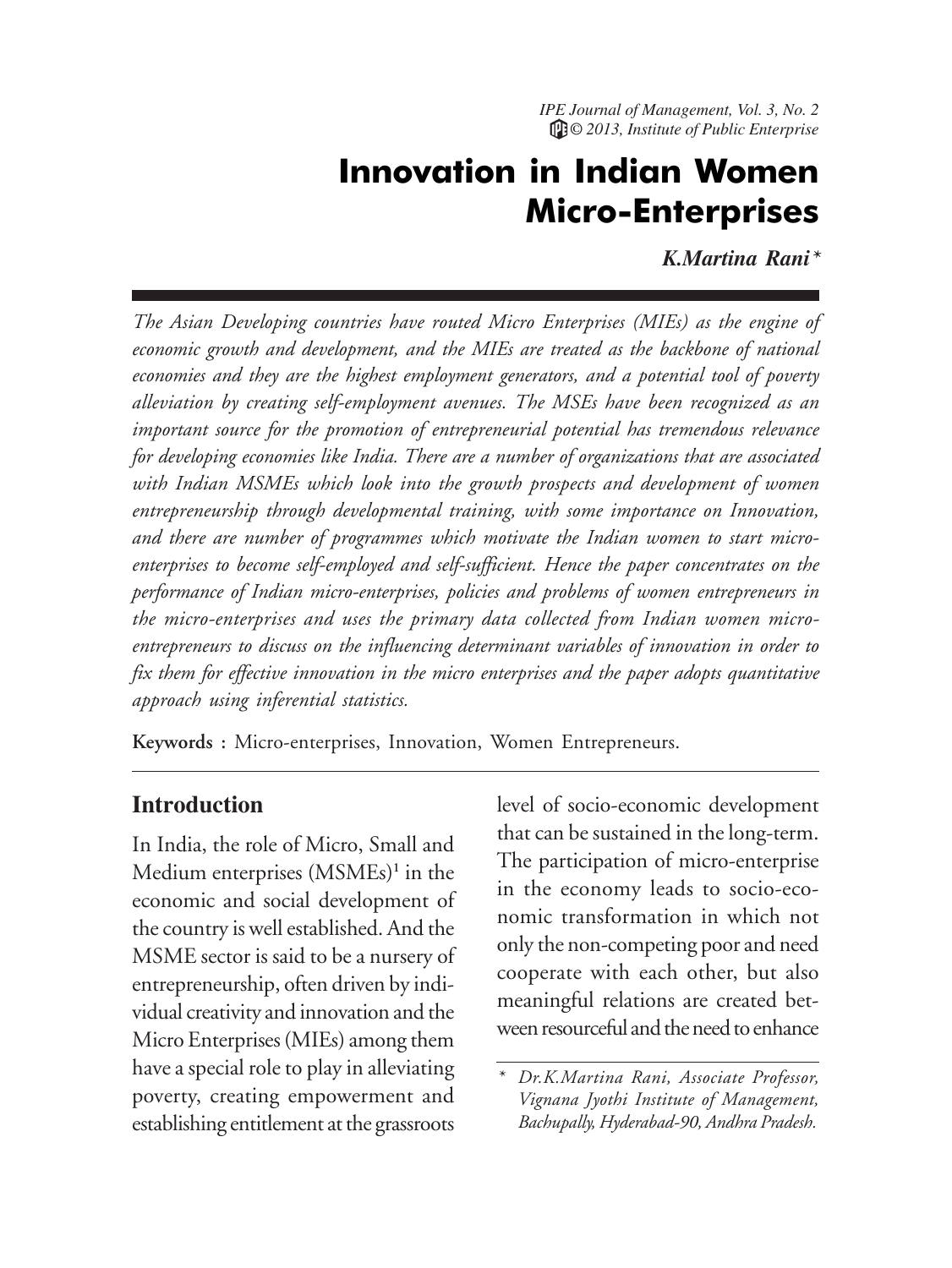## Pioneering Innovation in Affordable Health Care : Case Studies from India

*Vandana Kumar\**

*At a time when countries around the world are grappling with increasing efficiency of their health expenditure, some organizations from India are not only showing the way for health care within their own country but also on the global sphere. Whether it is pioneering a \$2000 heart surgery, a \$ seven intra-ocular lens or \$30 artificial limb, they have established a sustainable and scalable model which continues to provide greater access to affordable quality healthcare in their chosen areas. Be it Narayana Hrudayalaya headquartered at Bangalore, Aravind Eye Care system headquartered in Madurai or BMVSS at Jaipur, their focus is driving down costs, coupled with high volumes is leading to increased affordability and access to their services. This article examines how these organizations centered on an innovative model and powered by strong visionary leadership, they build capacity to continually scale up their services. The paper also discusses lessons, which could be learned from them and how replication and adaption of their business model and synergy with them holds the potential to revolutionize the health care sector in India.*

**Keywords :** Healthcare, Innovative Model, Visionary Leadership, Learning Organisation.

#### **Introduction**

It is a time when the world is looking at reducing healthcare costs the Supreme Court of the United States of America upheld the individual mandate of President Obama's Affordable Healthcare Act in June 2012, which will help get 32 million Americans an insurance cover and reduce healthcare costs in the long-term.**1,2** Canada among the OECD countries is grappling with the inefficiencies of its healthcare system despite having a system of universal healthcare system accessible to all Canadians.**<sup>3</sup>** Most countries spending

anywhere between 5 and 18 per cent of GDP on healthcare are concerned about the quality and value of delivery of their healthcare system even if they provide a universal health care.

India faces challenges vastly different from that of the West; majority of its 1.2 billion people do not have access to quality health care, its public expenditure on health is among the lowest in the world at little over one per cent of GDP and private expenditure on

*<sup>\*</sup> Ms.Vandana Kumar, Integrated Financial Adviser, Defence Research and Development Organization, DRDO Head Quarters, New Delhi.*